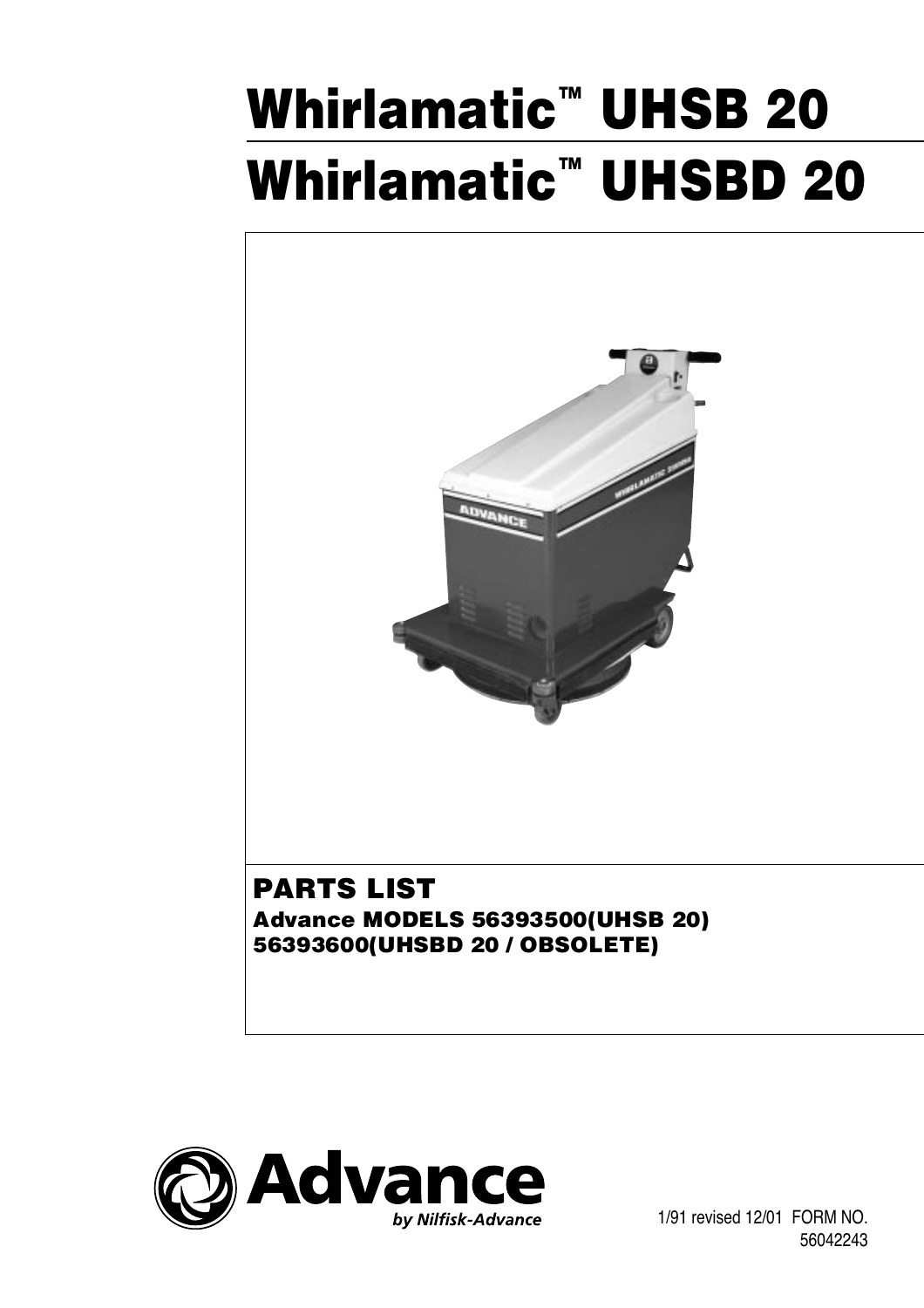| $91 - 1$ | <b>TABLE OF CONTENTS</b>                    |  |  |
|----------|---------------------------------------------|--|--|
| $00-9$   | Whirlamatic <sup>™</sup> UHSB 20 / UHSBD 20 |  |  |

## **DESCRIPTION PAGE** CHASSIS AND SHROUD ....................................................................... 4-5 HANDLE ASSEMBLY ............................................................................. 6-7 PAD DRIVE ASSEMBLY ......................................................................... 8-9 DRIVE MOTOR (UHSBD 20).............................................................. 10-11 WIRING DIAGRAM (UHSB 20) .......................................................... 12-13 WIRING DIAGRAM (UHSBD 20) ........................................................ 14-15

### **WHEN ORDERING PARTS**

- Use the 8 digit numbers from the "Ref. No." columns in this parts list.
- Specify the model and serial number of the machine.
- Use the space below to record the model and serial number for future reference.

Model Serial No.

FORM NO. 56042243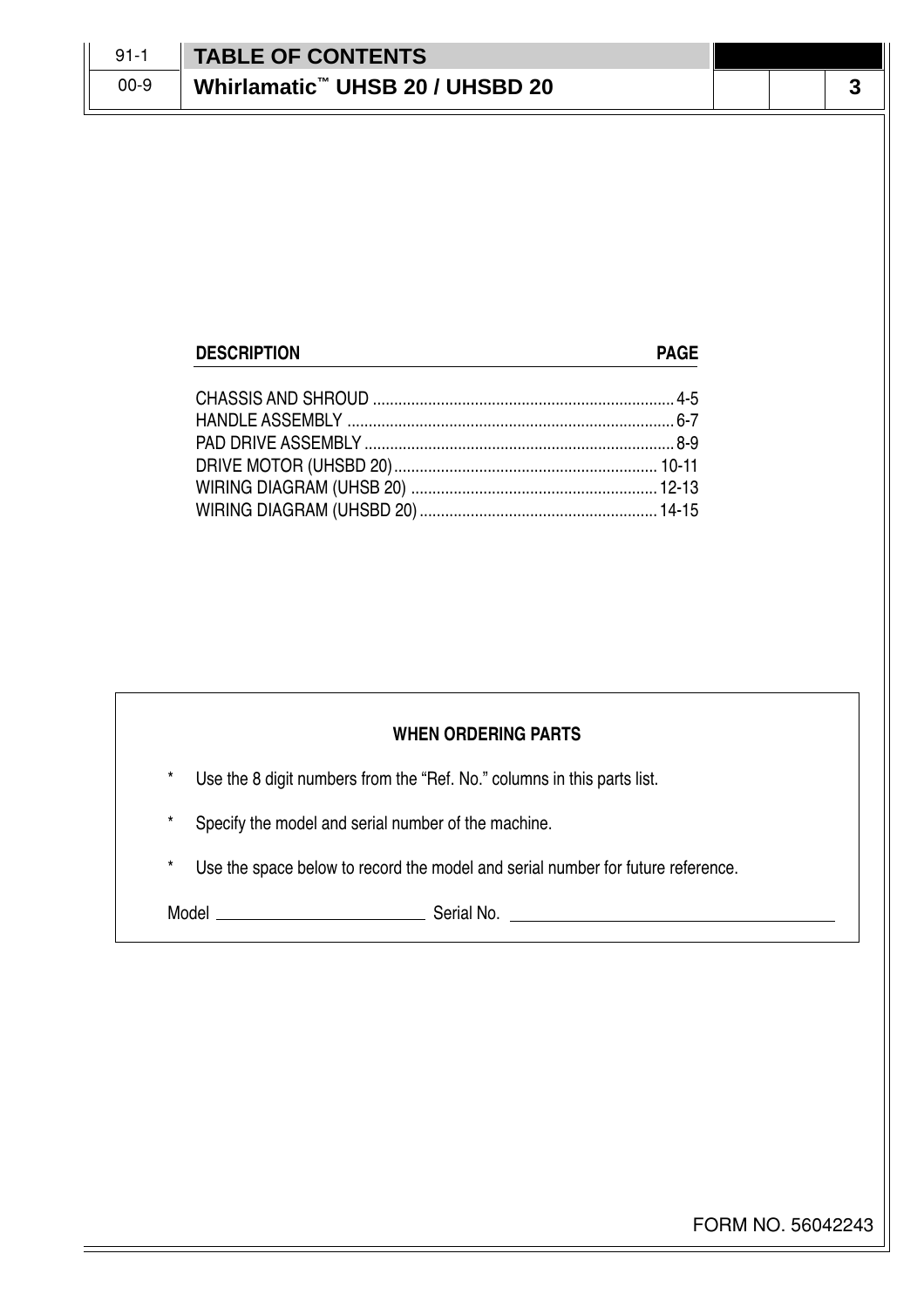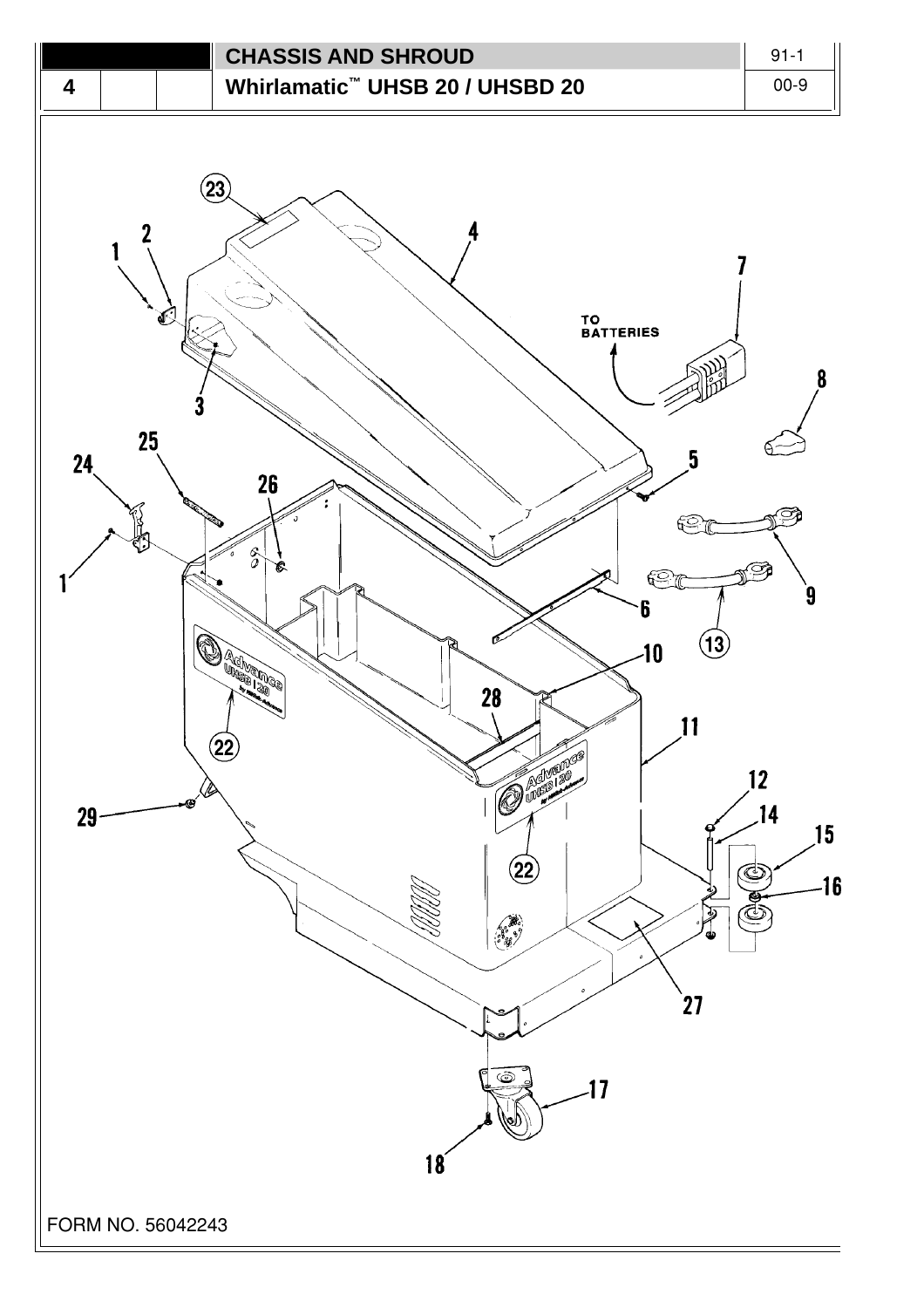|                         | $91 - 1$ |                         | <b>CHASSIS AND SHROUD</b>                   |   |
|-------------------------|----------|-------------------------|---------------------------------------------|---|
|                         |          |                         |                                             |   |
|                         | $00 - 9$ |                         | Whirlamatic <sup>™</sup> UHSB 20 / UHSBD 20 | 5 |
| Item                    | Ref. No. | Qty                     | <b>Description</b>                          |   |
|                         | 56393561 | 1                       | Shroud Assembly (#1-6)                      |   |
| 1                       |          | 8                       | #6-32 x 3/8 Screw                           |   |
| $\overline{\mathbf{c}}$ | 56393559 | $\overline{\mathbf{c}}$ | Keeper                                      |   |
| 3                       |          | 8                       | #6-32 Nut                                   |   |
| 4                       | 56393503 | 1                       | Shroud                                      |   |
| 5                       |          | 3                       | #10-24 x 3/8 Screw                          |   |
| 6                       | 56393539 | $\mathbf{1}$            | <b>Bracket</b>                              |   |
| $\overline{7}$          | 56391127 | 1                       | Connector with Wires TSB 730                |   |
| 8                       | 56372673 | 12                      | <b>Battery Boot</b>                         |   |
| 9                       | 56363936 | $\overline{c}$          | Cable TSB 730                               |   |
| 10                      | 56393574 | 1                       | <b>Battery Tray</b>                         |   |
| 11                      | 56393556 | 1                       | Chassis                                     |   |
| 12                      | 56262534 | 4                       | Cap                                         |   |
| 13                      | 56363928 | 3                       | Cable TSB 730                               |   |
| 14                      | 56393543 | $\overline{c}$          | Pin                                         |   |
| 15                      | 56363855 | 4                       | Wheel                                       |   |
| 16                      | 56328022 | 2                       | <b>Bushing</b>                              |   |
| 17                      | 56206725 | $\overline{c}$          | Caster                                      |   |
| 18                      |          | 6                       | 1/4-20 x 1/2 Screw                          |   |
| 22                      | 56016415 | 3                       | Decal, UHSB 20                              |   |
| 23                      | 56015171 | 1                       | Decal, Important                            |   |
| 24                      | 56393560 | $\overline{c}$          | Latch                                       |   |
| 25                      | 56393549 | $\overline{c}$          | Trim                                        |   |
| 26                      | 56157376 | $\overline{c}$          | Grommet                                     |   |
| 27                      | 56015120 | 1                       | Decal, Pad Replacement                      |   |
| 28                      | 56393578 | 1                       | Strap                                       |   |
| 29                      | 56393581 | $\overline{c}$          | <b>Bumper</b>                               |   |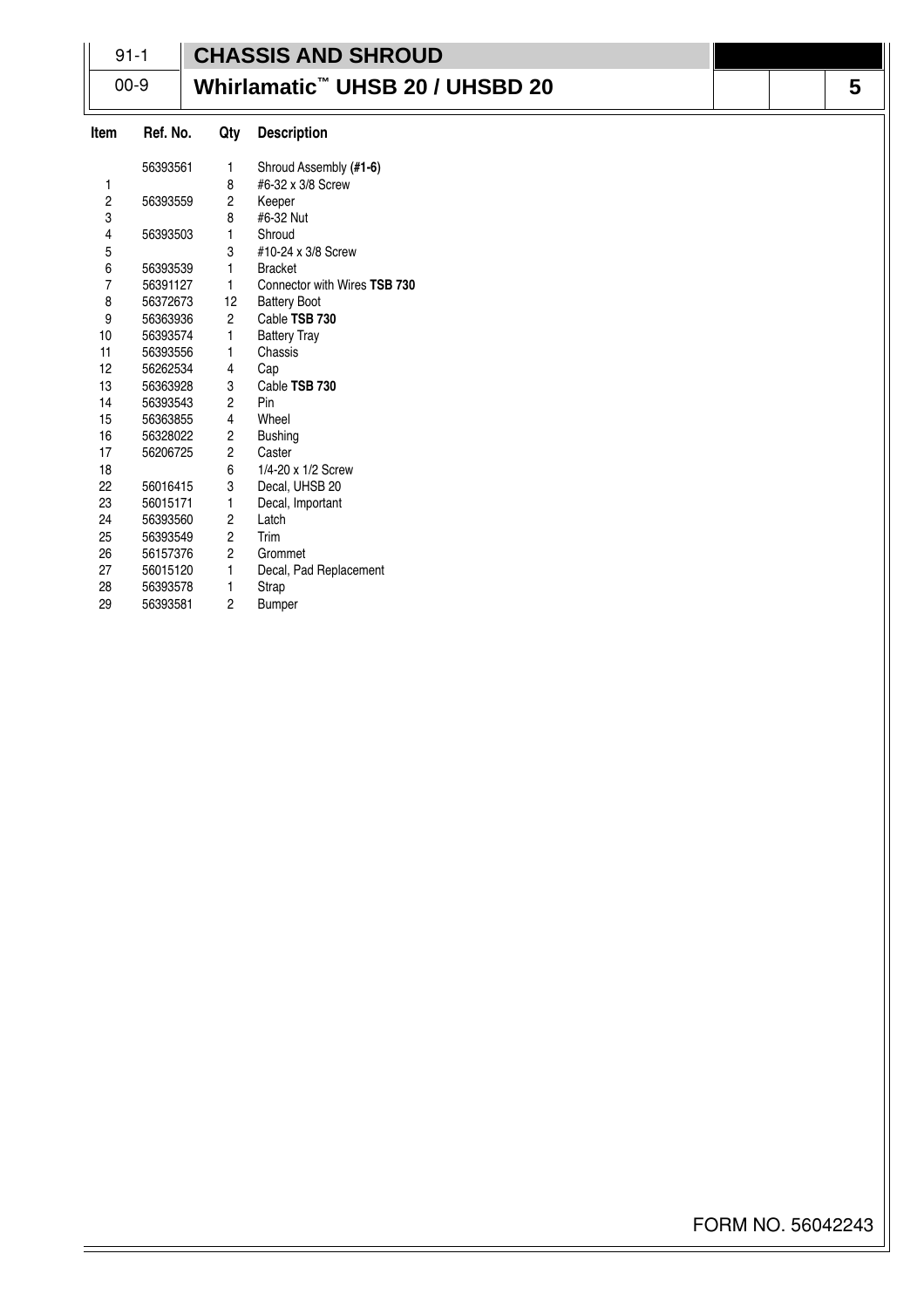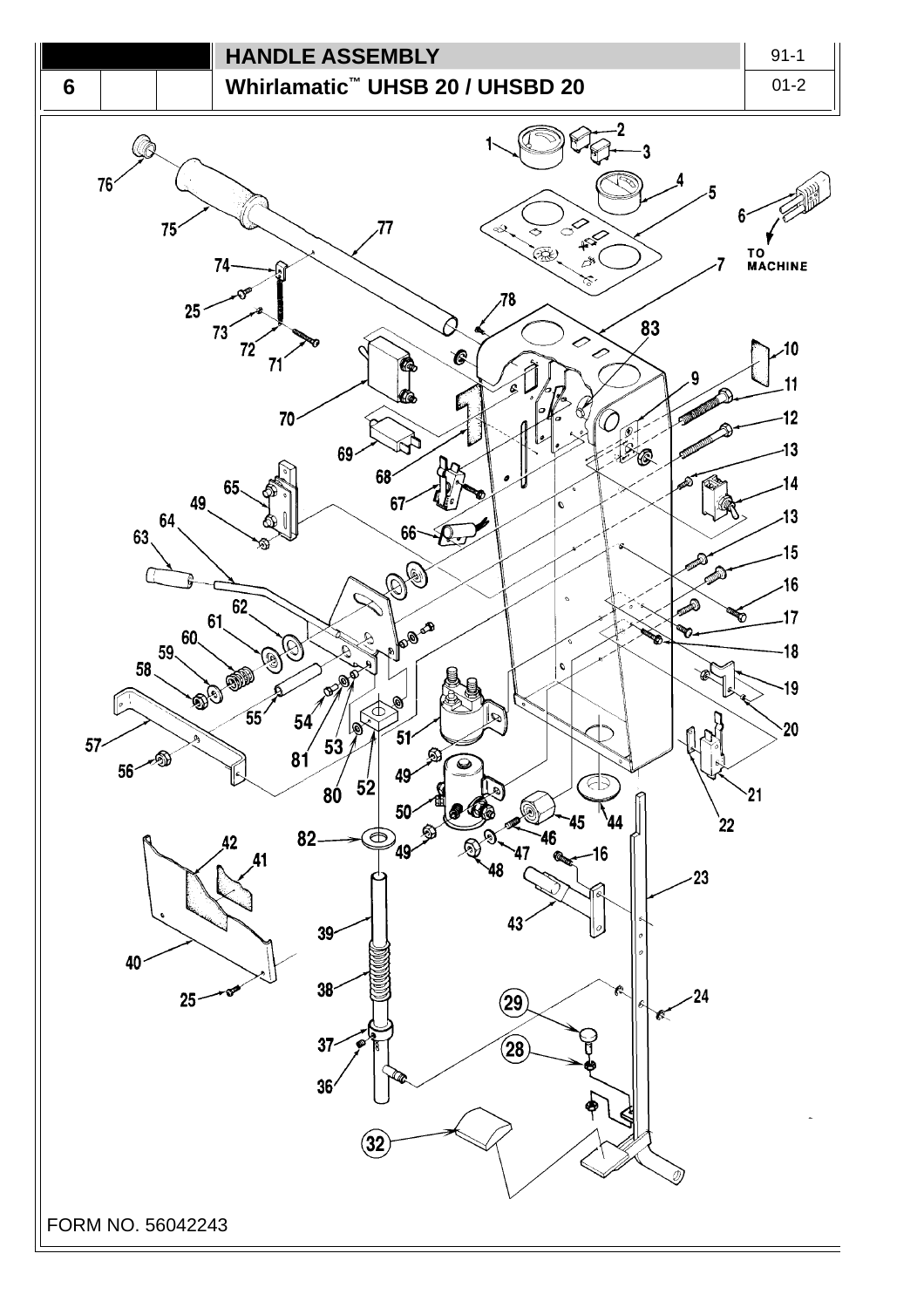# 91-1 **HANDLE ASSEMBLY**

#### **Whirlamatic™ UHSB 20 / UHSBD 20** 01-12

| Item           | Ref. No. | Qty                     | <b>Description</b>                           | Item | Ref. No. | Qty                     | <b>Description</b>                            |
|----------------|----------|-------------------------|----------------------------------------------|------|----------|-------------------------|-----------------------------------------------|
|                | 56393501 | 1                       | Handle Assembly (56393500 only)              | 43   | 56393533 | 1                       | Handle                                        |
|                | 56393615 | 1                       | Handle Assembly (56393600 only)              | 44   | 56486116 | 1                       | Grommet                                       |
| 1              | 56448677 | $\mathbf{1}$            | <b>Battery Meter</b>                         | 45   | 56469858 | $\mathbf{1}$            | Insulated Stand-Off                           |
| $\overline{c}$ | 56389434 | 1                       | Green Indicator Light (before February 1998) | 46   | 56150274 | $\mathbf{1}$            | Stud                                          |
|                | 56392858 | 1                       | Green Indicator Light (after January 1998)   | 47   |          | 1                       | 1/4 Washer                                    |
| 3              | 56389433 | $\mathbf{1}$            | Red Indicator Light (before February 1998)   | 48   |          | 1                       | 1/4-20 Nut                                    |
|                | 56393863 | $\mathbf{1}$            | Red Indicator Light (after January 1998)     | 49   |          | 4                       | #10-24 Nut (6 on 56393600)                    |
| 4              | 56389527 | $\mathbf{1}$            | Amp Meter TSB 672                            | 51   | 56395452 | 1                       | Contactor 36V (56393600 only)                 |
| 5              | 56015114 | 1                       | Decal, Control Handle                        | 50   | 56395450 | 1                       | Contactor                                     |
| 6              | 56393568 | $\mathbf{1}$            | Connector with Wires                         | 52   | 56393696 | $\mathbf{1}$            | Bearing Block Assembly                        |
| $\overline{7}$ | 56393554 | $\mathbf{1}$            | Handle (before SN 531968)                    | 53   | 56200123 | $\overline{c}$          | <b>Bushing</b>                                |
|                | 56393653 | 1                       | Handle (after SN 531697)                     | 54   | 56009039 | $\overline{c}$          | #10-24 x 1/2 Hex Screw                        |
| 9              | 56016112 | $\mathbf{1}$            | Decal, Switch                                | 55   | 56393520 | $\mathbf{1}$            | Pivot                                         |
| 10             | 56025264 | 1                       | Decal, Cable Routing                         | 56   |          | 1                       | 5/16-18 Nut                                   |
| 11             |          | $\mathbf{1}$            | 3/8-16 x 2 1/2 Bolt                          | 57   | 56393534 | 1                       | Support                                       |
| 12             |          | $\mathbf{1}$            | 5/16-18 x 3 1/2 Bolt                         | 58   | 56371424 | 1                       | Nut                                           |
| 13             |          | 4                       | #10-24 x 1 Screw                             | 59   |          | 1                       | 3/8 Flat Washer                               |
| 14             | 56207071 | $\mathbf{1}$            | Main Switch TSB 575                          | 60   | 56171177 | $\mathbf{1}$            | Spring                                        |
| 15             |          | 2                       | 1/4-20 x 3/4 Screw                           | 61   | 56440760 | $\overline{\mathbf{c}}$ | Washer                                        |
| 16             |          | 4                       | 1/4-20 x 1/2 Screw                           | 62   | 56367184 | $\overline{c}$          | <b>Thrust Bearing</b>                         |
| 17             |          | $\mathbf{1}$            | #10-24 x 3/4 Screw                           | 63   | 56471193 | $\mathbf{1}$            | Grip                                          |
| 18             |          | 4                       | #6-32 x 1 Screw                              | 64   | 56393528 | 1                       | Lever TSB 672                                 |
| 19             | 56393530 | 1                       | Lever                                        | 65   | 56386793 | 1                       | Shunt                                         |
| 20             | 56375334 | 1                       | <b>Bushing</b>                               | 66   | 56393569 | 1                       | Mercury Switch                                |
| 21             | 56388019 | $\mathbf{1}$            | Pad Up Switch                                | 67   | 56385615 | 1                       | Switch (2 on 56393600)                        |
| 22             | 56376015 | $\overline{\mathbf{c}}$ | Nut Plate (3 on 56393600)                    | 68   | 56015122 | 1                       | Decal, Circuit Breaker                        |
| 23             | 56388184 | 1                       | Pedal TSB 609                                | 69   | 56387316 | 1                       | Circuit Breaker                               |
| 24             | 56321427 | 2                       | <b>Retaining Ring</b>                        | 70   | 56391010 | 1                       | Circuit Breaker TSB 607                       |
| 28             | 56009087 | 2                       | Nut, Hex Jam1/4-20                           | 71   |          | 1                       | #10-24 x 1-1/4 Screw                          |
| 29             | 56386314 | 1                       | Leveler                                      | 72   | 56328790 | 1                       | Spring                                        |
| 32             | 56365002 | $\mathbf{1}$            | Pad                                          | 73   |          | 1                       | #10-24 Nut                                    |
| 36             |          | 1                       | 5/16-18 x 3/8 Set Screw                      | 74   | 56393525 | 1                       | Retainer (before SN 531698)                   |
| 37             | 56367354 | $\mathbf{1}$            | Collar                                       | 75   | 56393579 | $\overline{c}$          | Grip                                          |
| 38             | 56372129 | $\overline{c}$          | Spring                                       | 76   | 56393580 | 2                       | Plug                                          |
| 39             | 56393522 | $\mathbf{1}$            | Rod                                          | 77   | 56393529 | 1                       | Tube (before SN 531698)                       |
| 40             | 56393540 | $\mathbf{1}$            | Panel                                        |      | 56393654 | $\mathbf{1}$            | Tube (after SN 531698)                        |
|                | 56393723 | 1                       | Panel (after SN 531697)                      | 78   |          | 2                       | #6-32 x 3/8 Screw                             |
| 41             | 56016068 | $\mathbf{1}$            | Decal, Wiring (UHSB20)                       | 79   | 56002591 | $\mathbf{1}$            | #8-32 x 7/8 Screw                             |
|                | 56015115 | $\mathbf{1}$            | Decal, Wiring (UHSBD20)                      |      |          |                         | (after SN 531697)                             |
| 42             | 56015119 | $\mathbf{1}$            | Decal, Caution                               |      | 56002518 | 1                       | #10-24 x 3/8 HP-5 Screw<br>(before SN 531968) |

80 56009024 2 Wsh, Bowed .375 x .84 x .06 81 56001954 2 Wsh, Flt SAE #10 82 56200115 1 Wsh, Flt 83 56234079 1 Screw \* 56001905 2 Wsh, Int Shprf 5/16

\* = Not Shown

**7**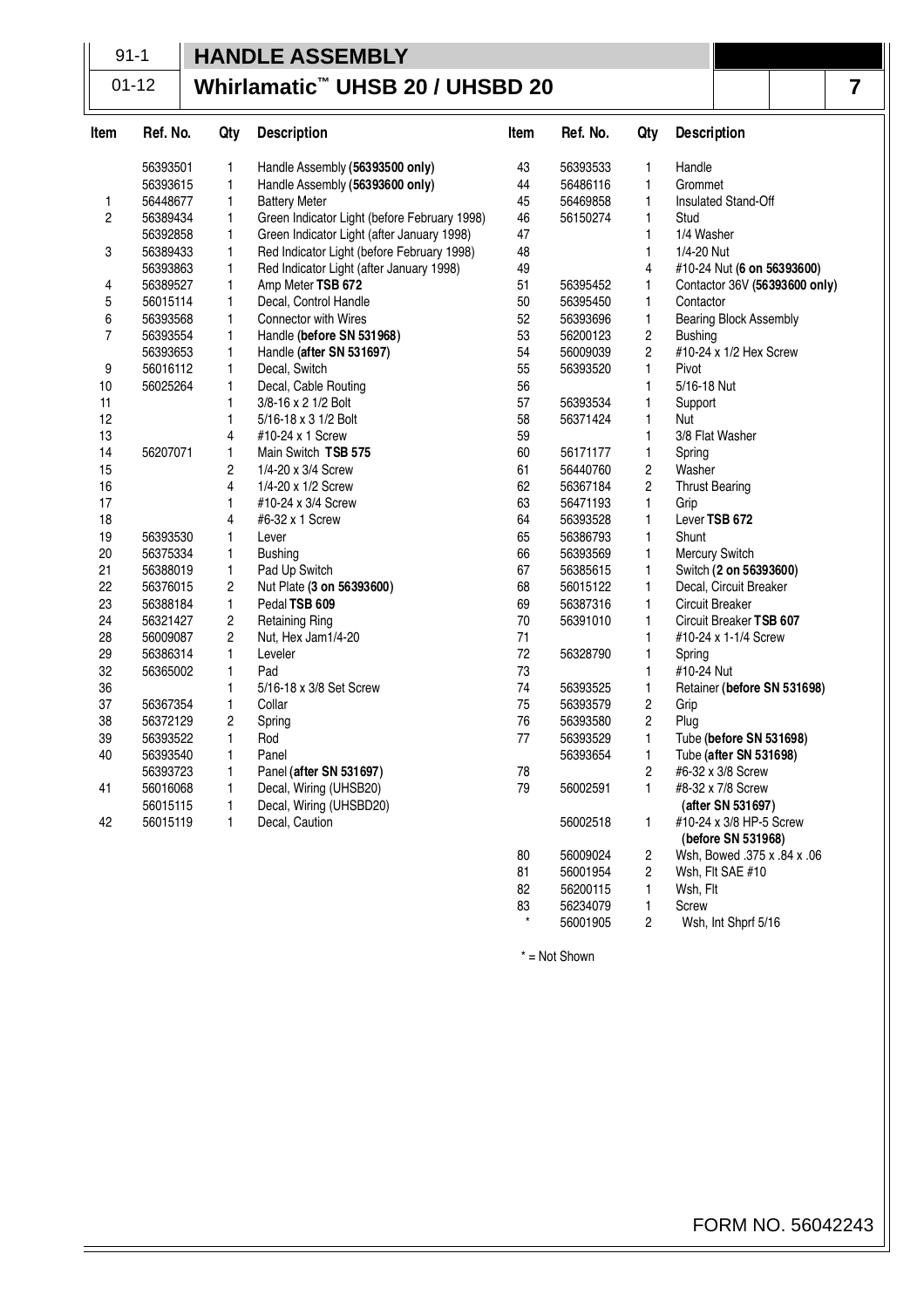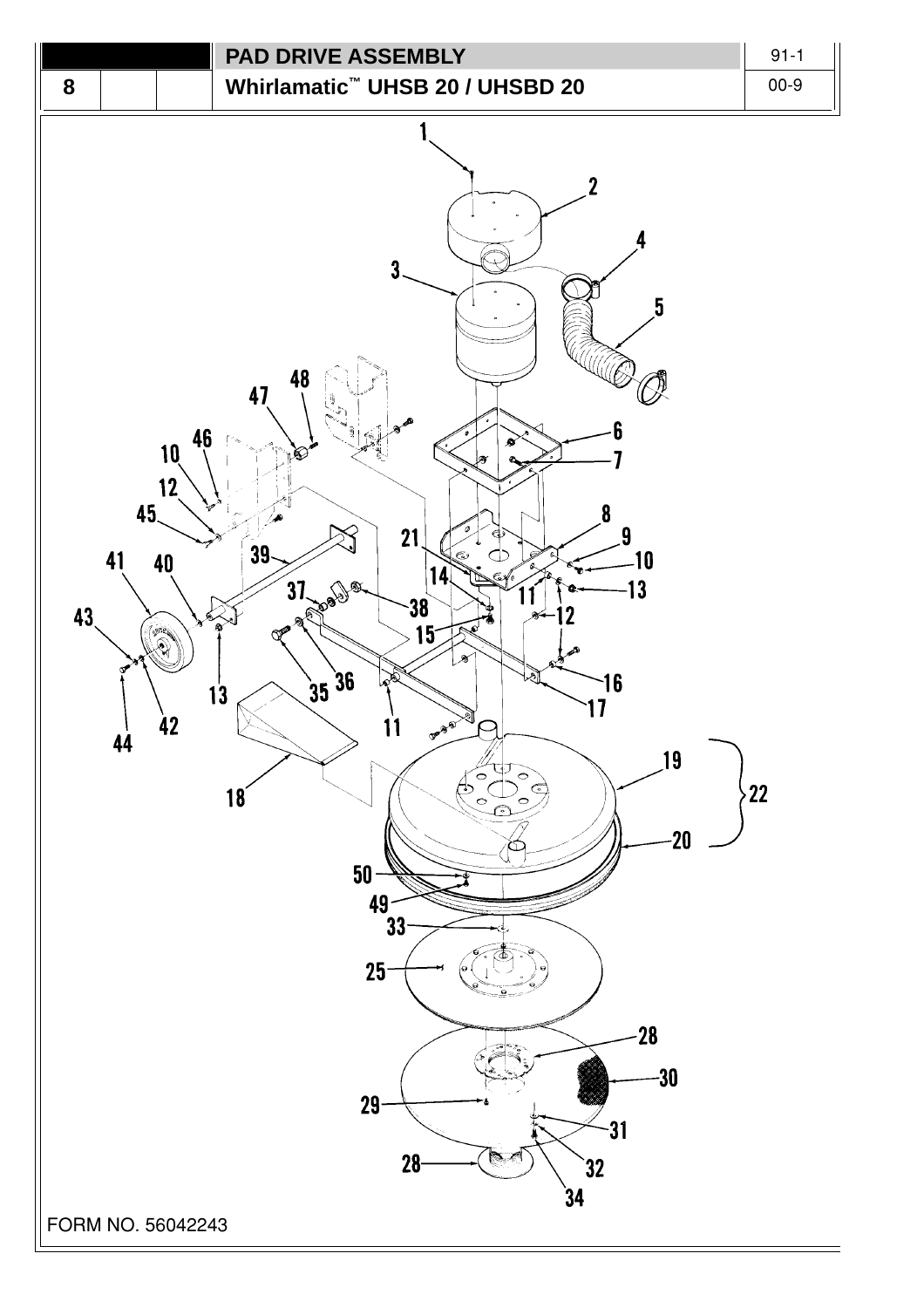|                         | $91 - 1$        |                              | <b>PAD DRIVE ASSEMBLY</b>                                |  |   |
|-------------------------|-----------------|------------------------------|----------------------------------------------------------|--|---|
|                         | $00 - 9$        |                              | Whirlamatic™ UHSB 20 / UHSBD 20                          |  | 9 |
| Item                    | Ref. No.        | Qty                          | <b>Description</b>                                       |  |   |
|                         | 56393502        | 1                            | Drive Unit Assembly (#1-17)                              |  |   |
| 1                       |                 | 4                            | 1/4-20 x 3/8 Screw                                       |  |   |
| $\overline{\mathbf{c}}$ | 56393576        | 1                            | Cover                                                    |  |   |
| 3                       | 56389422        | $\mathbf{1}$                 | Motor TSB 672                                            |  |   |
| $\star$                 | 56389371        | 1                            | Carbon Brush Set                                         |  |   |
| $\star$                 | 56389395        | 1                            | <b>Brush Spring Set</b>                                  |  |   |
| 4                       | 56352829        | 4                            | Hose Clamp                                               |  |   |
| 5                       | 56387392        | 2                            | Hose                                                     |  |   |
| 6                       | 56393542        | $\mathbf{1}$                 | Frame                                                    |  |   |
| 7                       |                 | 4                            | 5/16-18 x 1 Bolt                                         |  |   |
| 8                       | 56393510        | 1                            | <b>Motor Mount</b>                                       |  |   |
| 9                       |                 | 2                            | 1/4 Flat Washer                                          |  |   |
| 10<br>11                |                 | 4                            | 1/4-20 x 1/2 Screw                                       |  |   |
| 12                      | 56391840        | 4                            | <b>Bushing</b><br>5/16 Flat Washer                       |  |   |
| 13                      |                 | 8<br>8                       | 5/16-18 Whiz Nut                                         |  |   |
| 14                      |                 | 4                            | 3/8 Shakeproof Washer                                    |  |   |
| 15                      |                 | 4                            | 3/8-16 x 1/2 Bolt                                        |  |   |
| 16                      | 56244941        | 2                            | <b>Bushing</b>                                           |  |   |
| 17                      | 56393551        | 1                            | Linkage                                                  |  |   |
| 18                      | 56391185        | 2                            | Bag (package of 6)                                       |  |   |
| 19                      | 56393504        | $\mathbf{1}$                 | Shroud                                                   |  |   |
| 20                      | 56393565        | $\mathbf{1}$                 | Skirt                                                    |  |   |
| 21                      | 56200754        | $2^{\circ}$                  | Gasket (61 cm)                                           |  |   |
| 22                      | 56393566        | $\mathbf{1}$                 | Dust Shroud Assembly (#19-21)                            |  |   |
| 25                      | 56393650        | 1                            | Pad Holder TSB 525                                       |  |   |
| 28                      | 56393567        | 1                            | Retainer                                                 |  |   |
| 29                      |                 | 4                            | #10-24 x 3/8 Screw                                       |  |   |
| 30                      |                 | 1                            | Pad (not included)                                       |  |   |
| 31                      | 56180200        | 1                            | Washer                                                   |  |   |
| 32                      |                 |                              | 5/16 Lock Washer                                         |  |   |
| 33                      | 56367192        | 1                            | Washer                                                   |  |   |
| 34                      |                 | 1                            | 5/16-24 x 3/4 Bolt                                       |  |   |
| 35                      |                 | 1                            | 1/2-13 x 1 1/4 Bolt                                      |  |   |
| 36                      | 56367214        | 2                            | Washer                                                   |  |   |
| 37                      | 56365030        | 1                            | <b>Bushing</b>                                           |  |   |
| 38                      |                 | 1                            | 1/2-13 Nut                                               |  |   |
| 39                      | 56393548        | 1                            | Axle (56393500 only)                                     |  |   |
| 40                      | 56362883        | 2                            | Washer (56393500 only)                                   |  |   |
| 41                      | 56391110        | 2                            | Wheel (56393500 only)                                    |  |   |
| 42                      | 56152781        | 2                            | Washer (56393500 only)                                   |  |   |
| 43                      |                 | 2                            | 5/16 Shakeproof Washer (56393500 only)                   |  |   |
| 44<br>45                |                 | $\overline{\mathbf{c}}$<br>2 | 5/16-18 x 5/8 Bolt (56393500 only)<br>5/16-18 x 3/4 Bolt |  |   |
| 46                      |                 | $\overline{c}$               | 1/4 Shakeproof Washer                                    |  |   |
| 47                      | 56469858        | 2                            | Insulated Stand-Off                                      |  |   |
| 48                      | 56150274        | 2                            | Stud                                                     |  |   |
| 49                      |                 | 4                            | 1/4-20 x 1/4 Screw                                       |  |   |
| 50                      | 56151114        | 4                            | Washer                                                   |  |   |
|                         |                 |                              |                                                          |  |   |
|                         | $*$ = Not Shown |                              |                                                          |  |   |

Wheel Drive Conversion Kit (part no. 56393234) available for Model 56393500 **TSB 546**

FORM NO. 56042243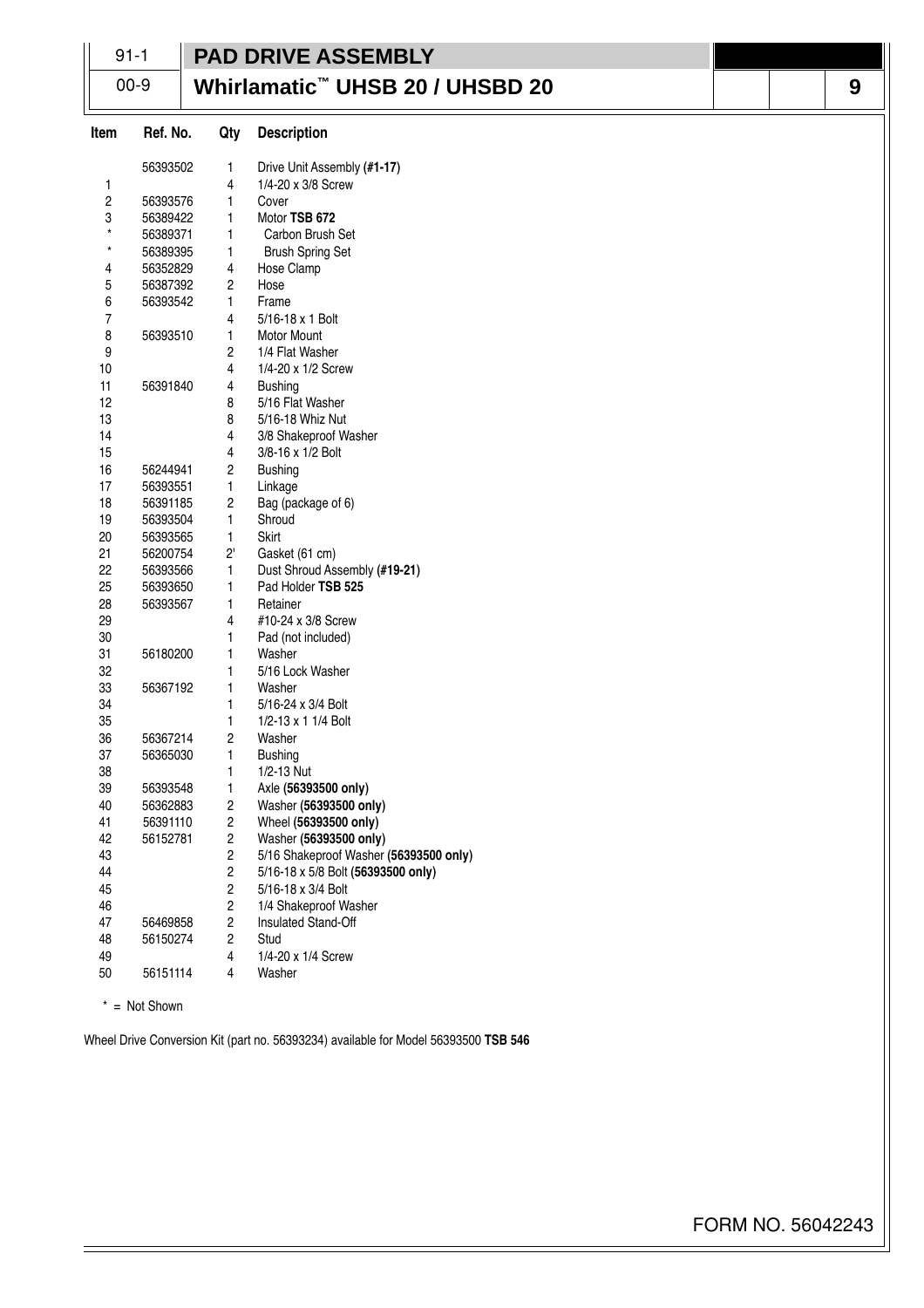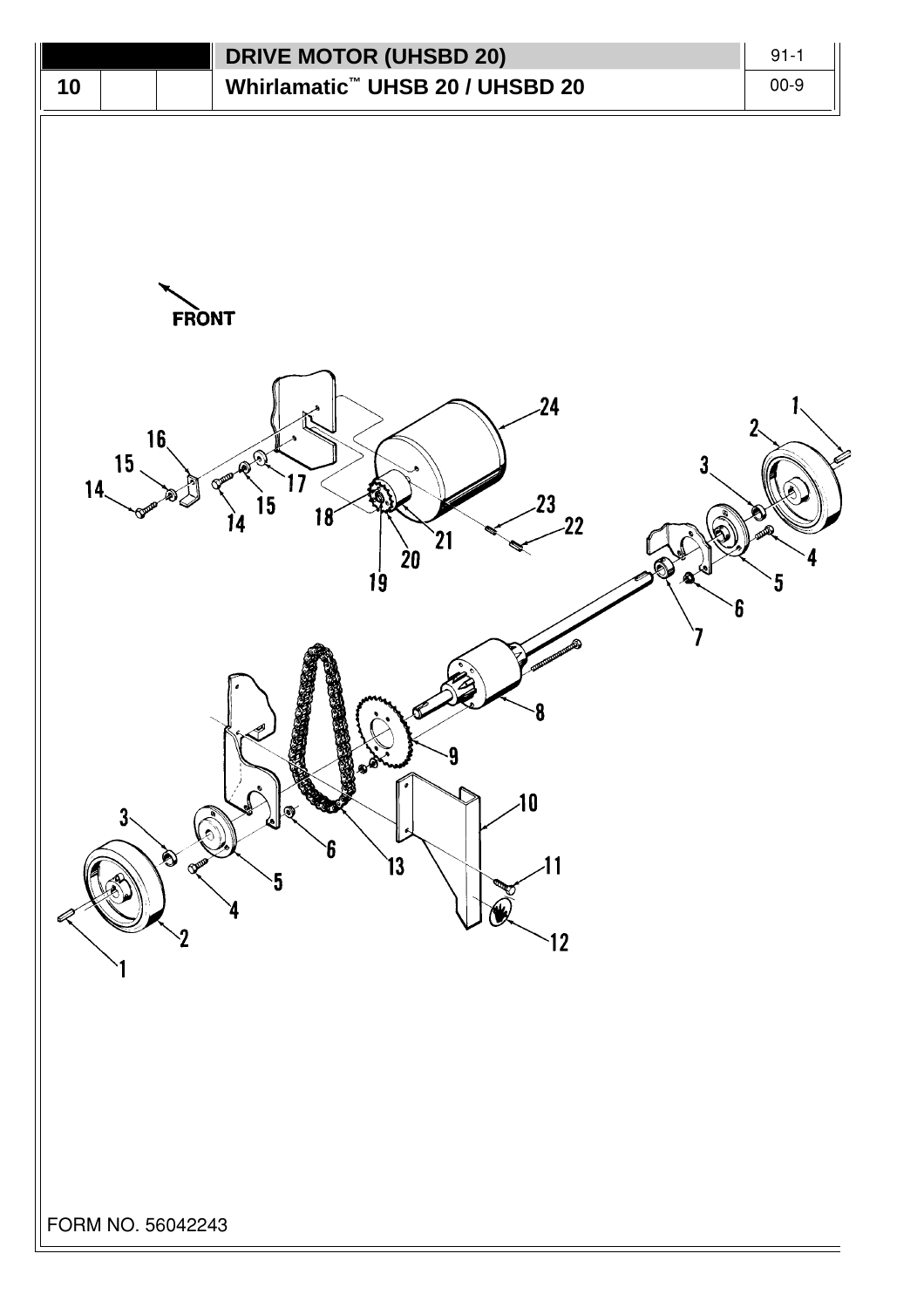| $91 - 1$       |          |                | <b>DRIVE MOTOR (UHSBD 20)</b>                     |
|----------------|----------|----------------|---------------------------------------------------|
|                | $00-9$   |                | Whirlamatic <sup>™</sup> UHSB 20 / UHSBD 20<br>11 |
| Item           | Ref. No. | Qty            | <b>Description</b>                                |
| 1              | 56443719 | 2              | Key                                               |
| $\overline{c}$ | 56393602 | 2              | Wheel                                             |
| 3              | 56393618 | 2              | Spacer                                            |
| 4              |          | 6              | 5/16-18 x 3/4 Bolt                                |
| $\sqrt{5}$     | 56393601 | 2              | Bearing                                           |
| 6              |          | 6              | 5/16 Nut                                          |
| $\overline{7}$ | 56367095 | 1              | Collar                                            |
| 8              | 56393603 | 1              | Differential                                      |
| 9              | 56393609 | 1              | Sprocket                                          |
| 10             | 56393616 | 1              | Guard                                             |
| 11             |          | 2              | 1/4-20 x 1/2 Bolt                                 |
| 12             | 56030080 | 1              | Decal, Hands Clear                                |
| 13             | 56393606 | 1              | Roller Chain                                      |
| 14             |          | $\overline{c}$ | 5/16-18 x 7/8 Bolt                                |
| 15             |          | 2              | 5/16 Lock Washer                                  |
| 16             | 56393608 | 1              | Tab                                               |
| 17             | 56152781 | 1              | 5/16 Washer                                       |
|                | 56393613 | 1              | Drive Motor Assembly (#18-24)                     |
| 18             |          | 3              | #10-32 x 3/8 Screw                                |
| 19             | 56462265 | 1              | <b>Retaining Ring</b>                             |
| 20             | 56393604 | 1              | Sprocket                                          |
| 21             | 56393614 | 1              | Clutch                                            |
| 22             | 56002754 | 1              | 1/8 x 7/8 Spring Pin                              |
| 23             | 56002756 | 1              | 1/16 x 7/8 Spring Pin                             |
| 24             | 56393607 | 1              | <b>Drive Motor</b>                                |

FORM NO. 56042243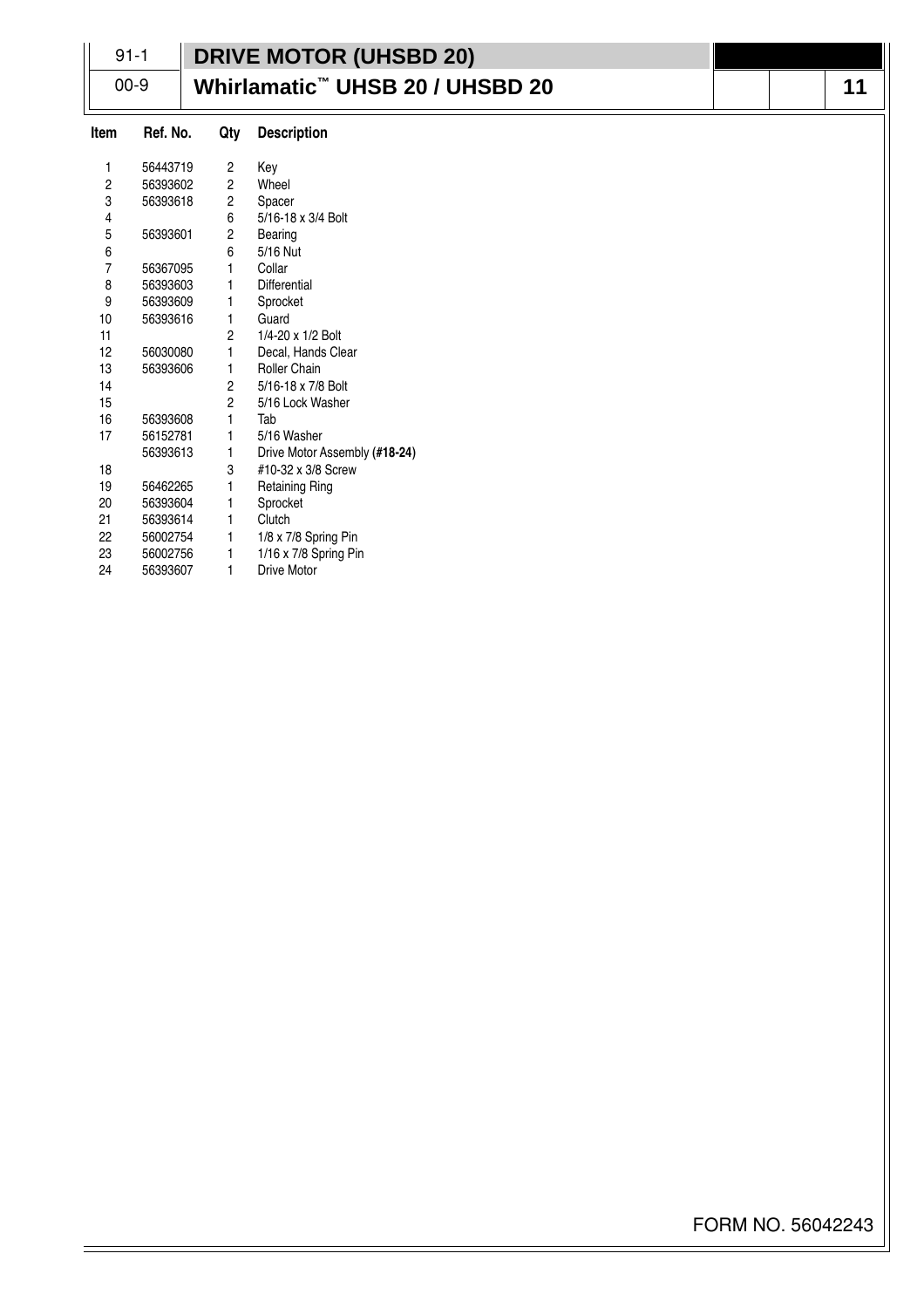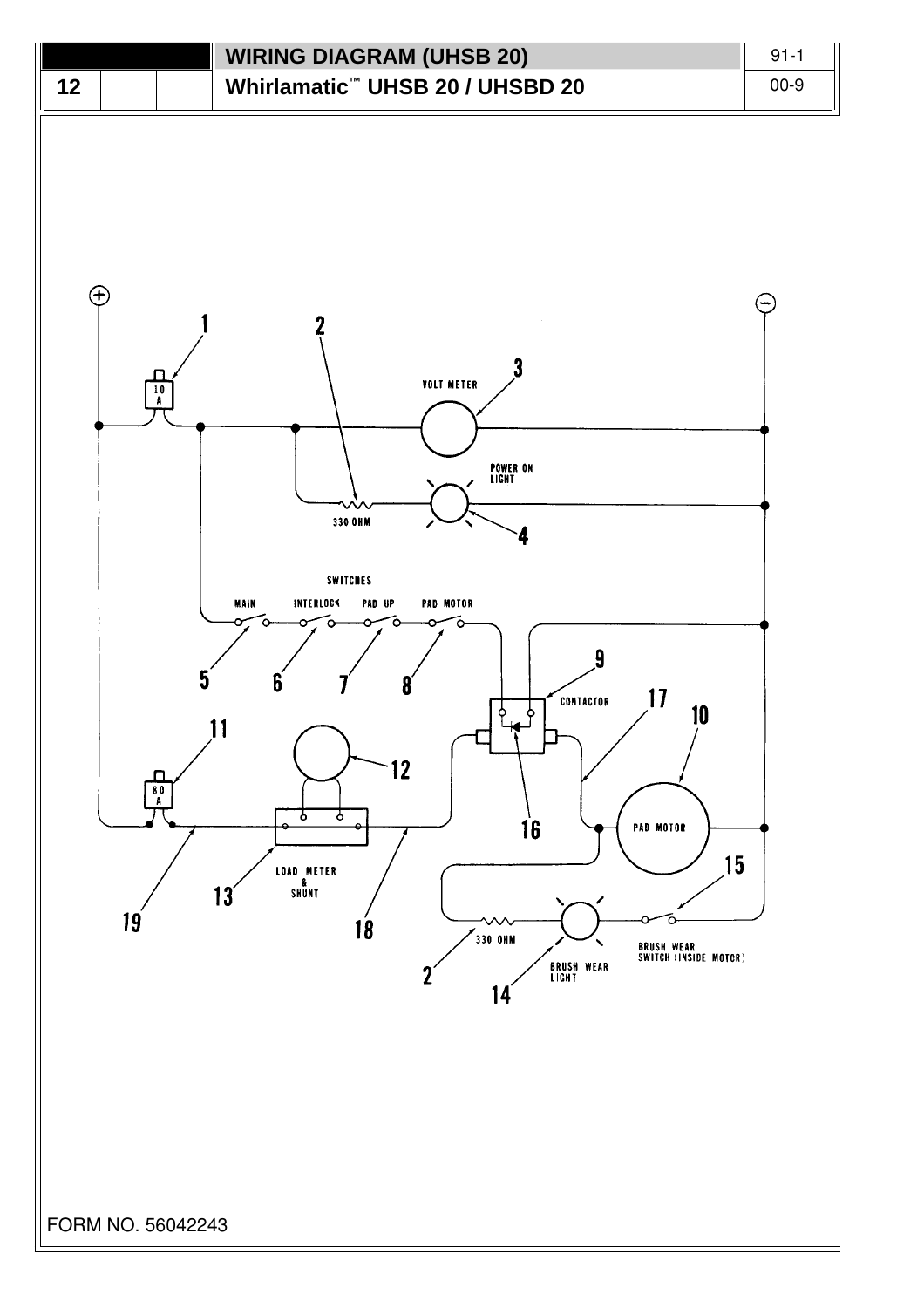|      | $91 - 1$  |              | <b>WIRING DIAGRAM (UHSB 20)</b>              |    |
|------|-----------|--------------|----------------------------------------------|----|
|      | $01 - 12$ |              | Whirlamatic <sup>™</sup> UHSB 20 / UHSBD 20  | 13 |
| Item | Ref. No.  | Qty          | <b>Description</b>                           |    |
| 1    | 56387316  | $\mathbf{1}$ | Circuit Breaker 10 Amp                       |    |
| 2    | 56389453  | 2            | Resistor 330 Ohm (before February 1998)      |    |
| 3    | 56448677  | 1            | <b>Battery Meter</b>                         |    |
| 4    | 56389434  | 1.           | Green Indicator Light (before February 1998) |    |
|      | 56392858  | 1            | Green Indicator Light (after January 1998)   |    |
| 5    | 56207071  | 1            | Main Switch                                  |    |
| 6    | 56393569  | 1            | <b>Mercury Switch</b>                        |    |
| 7    | 56388019  | 1            | Pad Up Switch                                |    |
| 8    | 56385615  | 1            | Pad Motor Switch                             |    |
| 9    | 56395450  | 1.           | Contactor                                    |    |
| 10   | 56389422  | 1.           | Pad Motor                                    |    |
| 11   | 56391010  | 1.           | Circuit Breaker TSB 607                      |    |
| 12   | 56391132  | 1            | Load Meter                                   |    |
| 13   | 56386793  | 1            | Shunt                                        |    |
| 14   | 56389433  | 1.           | Red Indicator Light (before February 1998)   |    |
|      | 56393863  | 1.           | Red Indicator Light (after January 1998)     |    |
| 15   |           |              | <b>Brush Wear Switch</b>                     |    |
| 16   | 56389265  | 1.           | Rectifier                                    |    |
| 17   | 56377704  | 1.           | Cable                                        |    |
| 18   | 56393572  | 1.           | Cable                                        |    |
| 19   | 56393571  | 1.           | Cable                                        |    |
| 20   | 56393776  | 1            | Wiring Harness (before February 1998)        |    |
|      | 56393862  | 1            | Wiring Harness (after January 1998)          |    |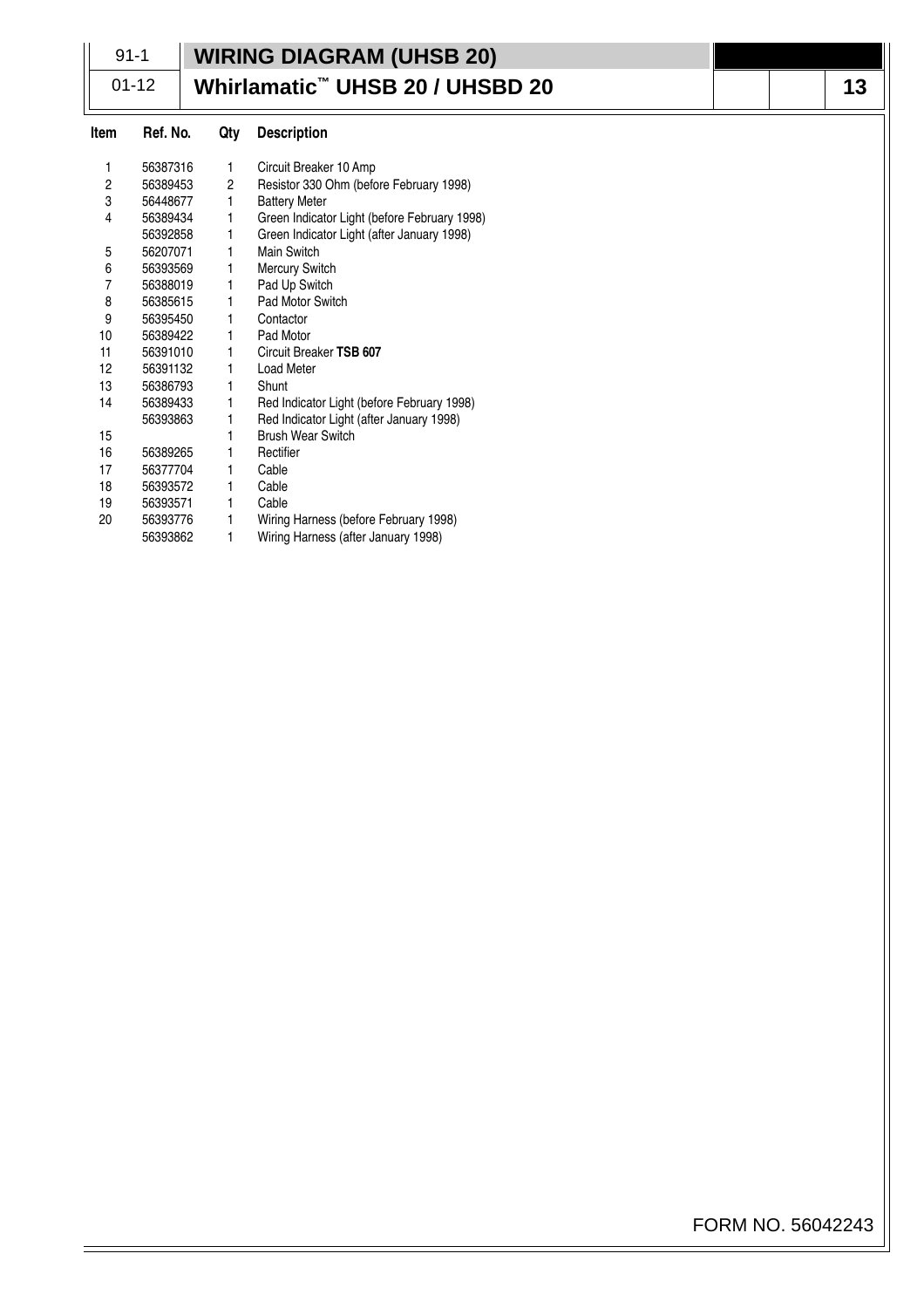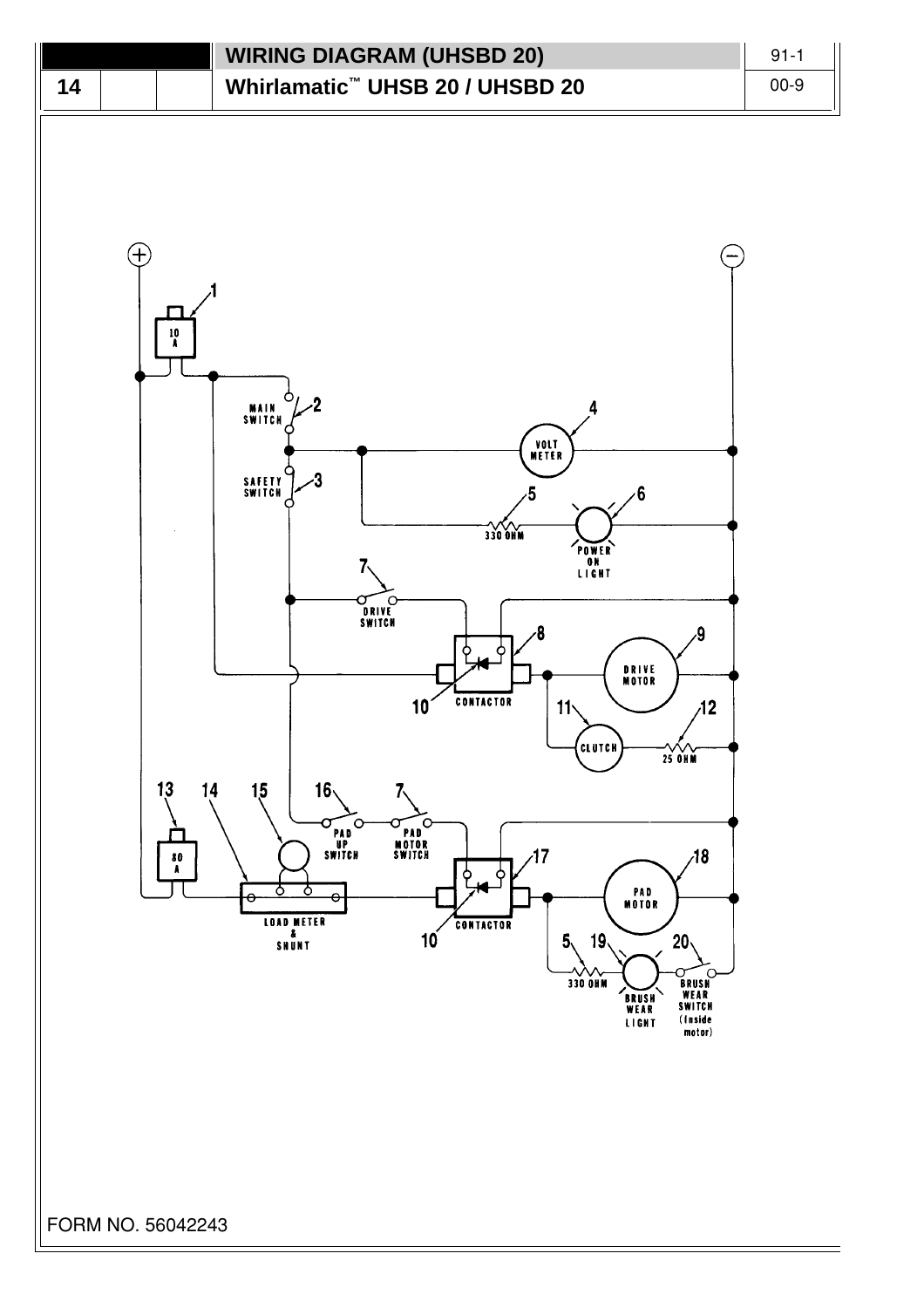|          | $91 - 1$  |                                             | <b>WIRING DIAGRAM (UHSBD 20)</b>             |    |  |
|----------|-----------|---------------------------------------------|----------------------------------------------|----|--|
|          | $01 - 12$ | Whirlamatic <sup>™</sup> UHSB 20 / UHSBD 20 |                                              | 15 |  |
| Item     | Ref. No.  | Qty                                         | <b>Description</b>                           |    |  |
| 1        | 56387316  | 1                                           | Circuit Breaker 10 Amp                       |    |  |
| 2        | 56207071  | 1                                           | Main Switch                                  |    |  |
| 3        | 56393569  | 1                                           | <b>Mercury Switch</b>                        |    |  |
| 4        | 56448677  | 1                                           | <b>Battery Meter</b>                         |    |  |
| 5        | 56389453  | 2                                           | Resistor 330 Ohm (before February 1998)      |    |  |
| 6        | 56389434  | 1                                           | Green Indicator Light (before February 1998) |    |  |
|          | 56392858  | 1                                           | Green Indicator Light (after January 1998)   |    |  |
| 7        | 56385615  | 2                                           | Snap Switch                                  |    |  |
| 8        | 56395452  | 1                                           | Contactor                                    |    |  |
| 9        | 56393613  | 1                                           | <b>Drive Motor</b>                           |    |  |
| 10       | 56389265  | 2                                           | Rectifier                                    |    |  |
| 11       | 56393614  | 1                                           | Clutch                                       |    |  |
| 12       | 56393612  | 1                                           | 25 Ohm Resistor                              |    |  |
| 13       | 56391010  | 1                                           | Circuit Breaker 80 Amp TSB 607               |    |  |
| 14       | 56386793  | 1                                           | Shunt                                        |    |  |
| 15       | 56391132  | 1                                           | <b>Load Meter</b>                            |    |  |
| 16       | 56388019  | 1                                           | <b>Snap Switch</b>                           |    |  |
| 17       | 56395450  | 1                                           | Contactor                                    |    |  |
| 18       | 56389422  | 1                                           | Pad Motor                                    |    |  |
| 19       | 56389433  | 1                                           | Red Indicator Light (before February 1998)   |    |  |
|          | 56393863  | 1                                           | Red Indicator Light (after January 1998)     |    |  |
| 20       |           | 1                                           | <b>Brush Wear Switch</b>                     |    |  |
| $^\star$ | 56393776  | 1                                           | Wiring Harness (before February 1998)        |    |  |
|          | 56393862  | 1                                           | Wiring Harness (after January 1998)          |    |  |

 $* = \text{Not Shown}$